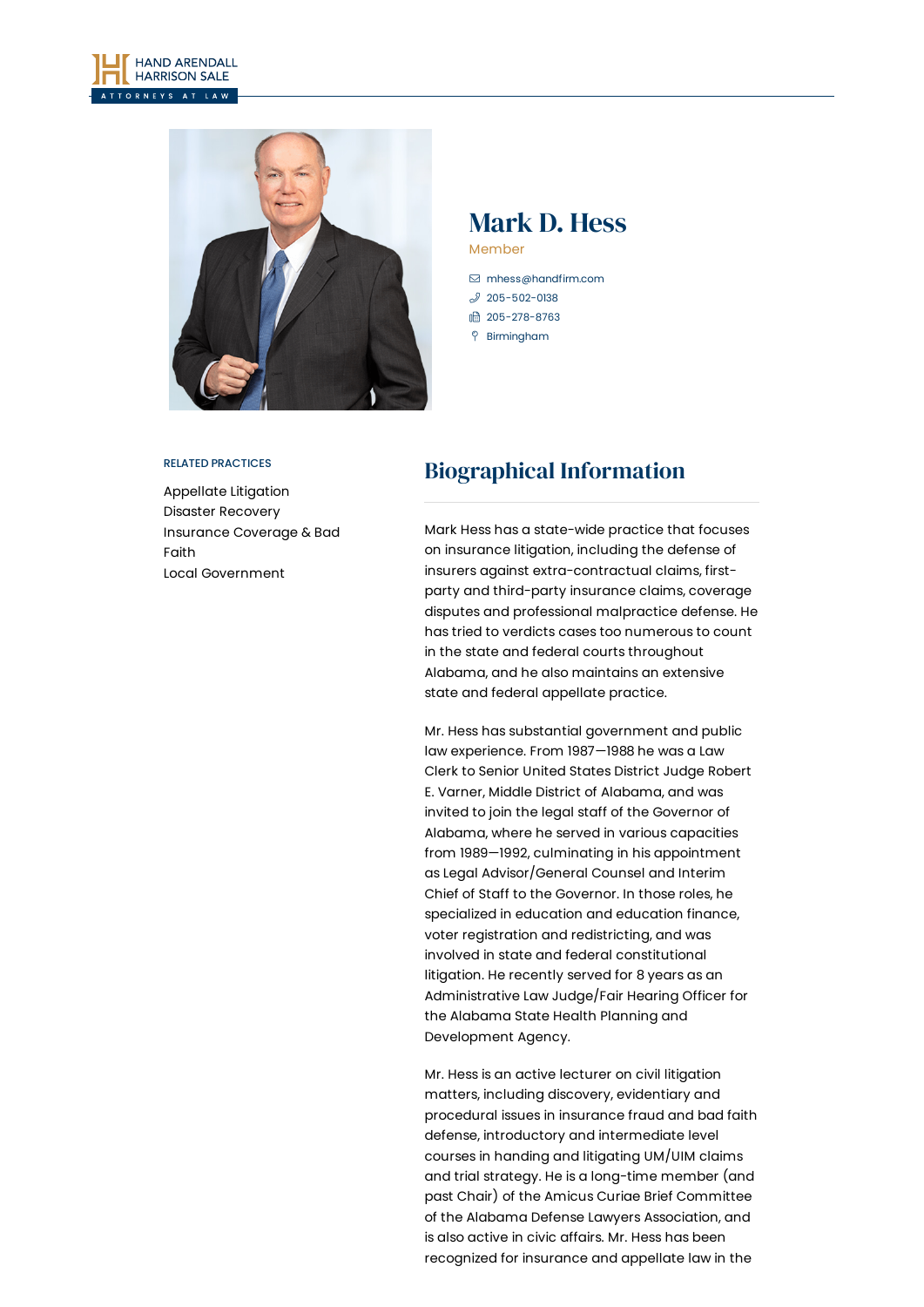Birmingham Business Journal's "Best of the Bar" and in The Best Lawyers in America.

## Admissions

Alabama State Bar

## Education

- J.D., University of Alabama, Order of the Barristers, Bench and Bar, John A. Campbell National Moot Court Team, Associate Editor, Law and Psychology Review, Edward M. Friend, Jr., Award, 1987
- B.A., University of Alabama in Huntsville, with honors, 1984

## Additional Information

#### **Civic and Professional Affiliations**

- American Bar Association
- Alabama State Bar (Board of Editors, The Alabama Lawyer, 1992—1993, Quality of Life Committee, 2008—2010)
- Birmingham Bar Association
- Alabama Defense Lawyers Association (Member, Amicus Curiae Brief Committee)
- Defense Research Institute
- Trucking Industry Defense Association
- Leadership Vestavia Hills
- Vestavia Hills Blue Ribbon Study Committee for Professional City Management (2008—2009)
- Birmingham Swim League (Board of Directors 2007—2008, President 2008—2009)
- Briarwood Presbyterian Church (PCA)

### Publications and Presentations

- UM and UIM Coverage and Claims; The Basics, BLR 2013
- Bad Faith Claims Under Automobile Insurance Policies, National Business Institute, 2012
- "Spoliation of Evidence", Alabama Chapter, National Association of Subrogation Professionals, 2008
- "Gather Information Critical to Your Case", Bad Faith Insurance Claims in Alabama, National Business Institute, 2008
- "Understand What the Insurer Is and Isn't Responsible For", Settling Uninsured and Underinsured Motorist Claims, National Business Institute, 2008

#### Awards

Martindale-Hubbell® AV Preeminent